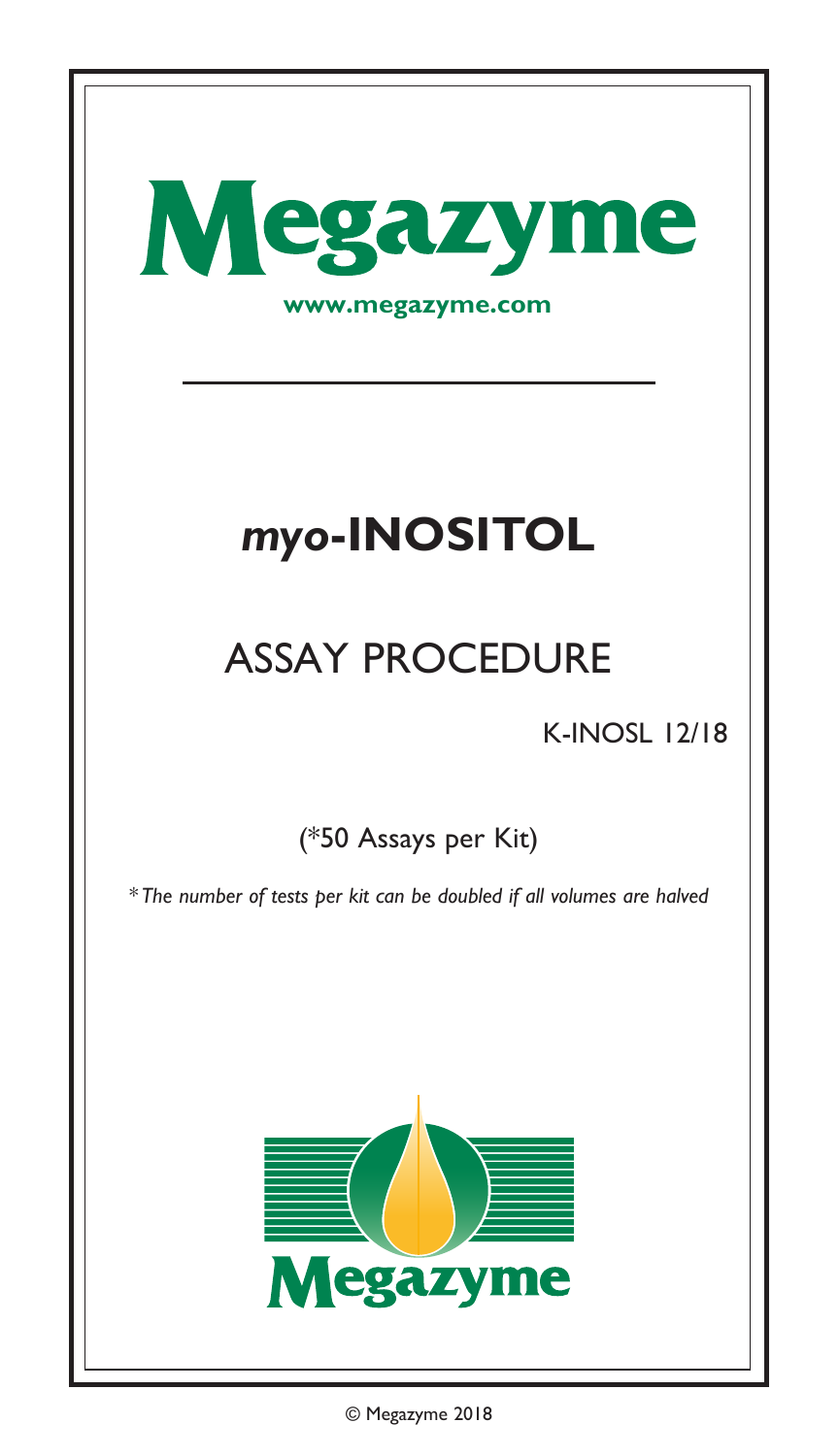## **INTRODUCTION:**

*myo*-Inositol is a cyclitol present in most eukaryotic cells and exists as the predominant isomer of 1,2,3,4,5,6-cyclohexanehexol. As a key component of eukaryotic cell signalling, *myo*-inositol functions as crucial second messengers in the form of inositol (poly)phosphates and phosphatidylinositides.

The abundance of *myo*-inositol in nature makes it an essential compound for plants and animals, and many microorganisms such as *Bacillus subtilis* are equipped with catabolic pathways to enable the utilisation of *myo*-inositol as a sole carbon source. In plants, *myo*-inositol predominates in the form of phytic acid (*myo*-inositol 1,2,3,4,5,6, hexakisphosphate) where it serves as the major storage of phosphorus in plant seeds contributing  $\sim$  70% of total phosphorus. The abundance of phytic acid in cereal grains is a concern in the foods and animal feeds industries because the phosphorus in this form is unavailable to monogastric animals due to a lack of endogenous phytases.

This method (**[K-INOSL](https://www.megazyme.com/myo-inositol-assay-kit)**) is suitable for the specific measurement of *myo*-inositol in foods, dairy products and other materials. This kit is not suitable for the determination of *myo*-inositol in baby formula.

Phytic acid content of samples with very low levels of free *myo*inositol can also be determined using **[K-INOSL](https://www.megazyme.com/myo-inositol-assay-kit)**. This can be achieved by measuring the amount of *myo*-inositol released after de-phosphorylation of phytic acid with the enzymes phytase and alkaline phosphatase, as used with the Megazyme Phytic Acid/Total Phosphorus Assay Kit (**[K-PHYT](https://www.megazyme.com/phytic-acid-assay-kit)**).

#### **PRINCIPLE:**

*myo*-Inositol is oxidised by nicotinamide-adenine dinucleotide (NAD+) in the presence of *myo*-inositol dehydrogenase (lDH), leading to the formation of 2,4,6/3,5-pentahydroxycyclohexanone, reduced nicotinamide-adenine dinucleotide (NADH) and  $H^+$  (1).

(*myo*-Inositol dehydrogenase) (1) *myo*-Inositol + NAD<sup>+</sup>  $\longrightarrow$  2,4,6/3,5-pentahydroxycyclohexanone + NADH + H<sup>+</sup>

A second reaction catalysed by diaphorase is required, in which NADH reduces iodonitrotetrazolium chloride (INT) to an INTformazan product, leading to a rapid and quantitative conversion of *myo*-Inositol (2).

 (Diaphorase) (2)  $INT + NADH + H^+$   $\longrightarrow$   $NAD^+ + INT-formazan$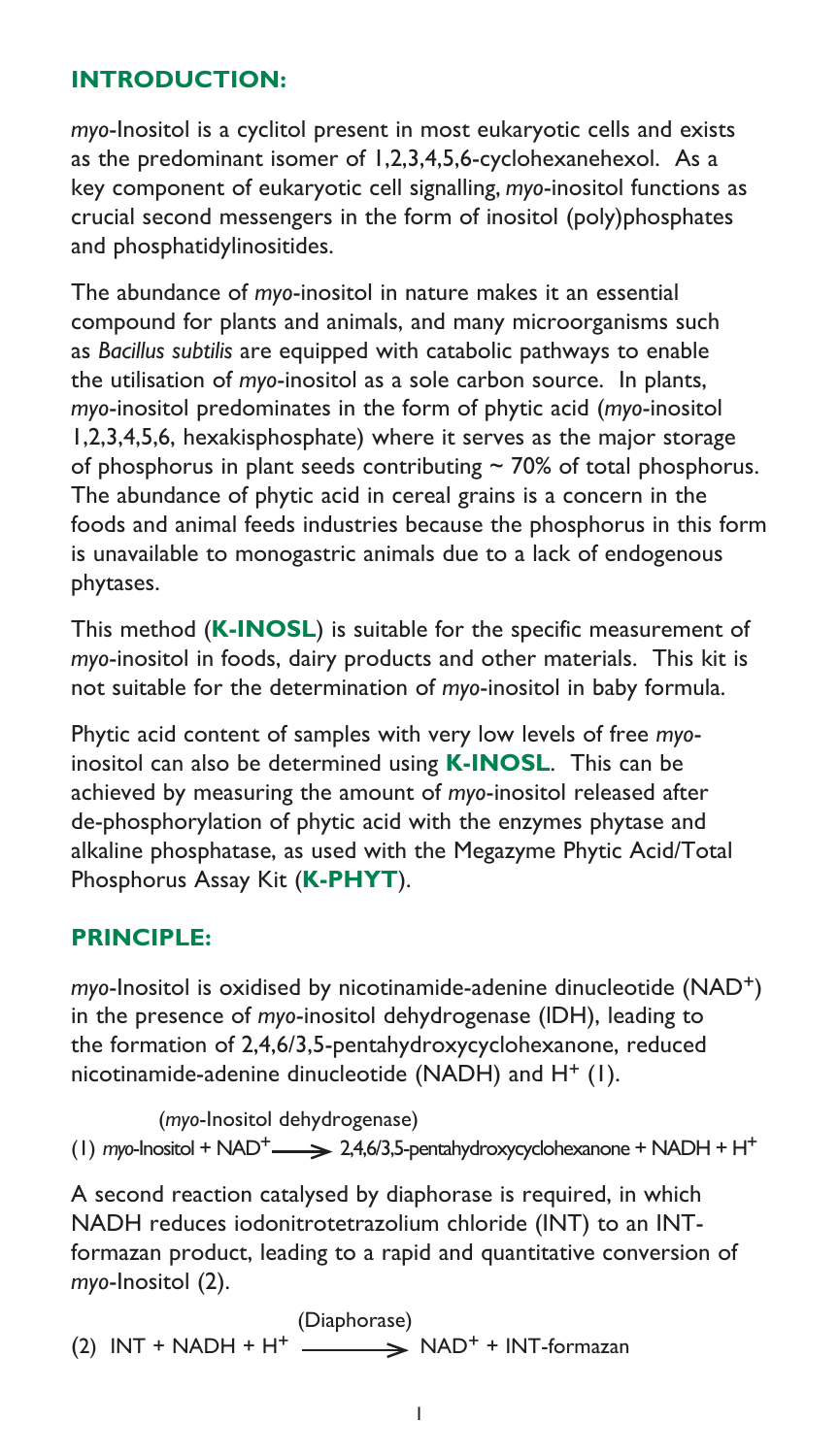The amount of INT-formazan formed in this reaction is stoichiometric with the amount of *myo*-inositol. It is the INTformazan which is measured by the increase in absorbance at 492 nm.

# **SPECIFICITY, SENSITIVITY, LINEARITY AND PRECISION:**

The assay rapidly converts *myo*-inositol and also converts D-glucose and D-xylose, however D-glucose is phosphorylated during the procedure by hexokinase to D-glucose 6-phosphate which does not react.

The smallest differentiating absorbance for the assay is 0.010 absorbance units. This corresponds to 0.41 mg/L of sample solution at the maximum sample volume of 0.5 mL. The detection limit is 0.82 mg/L, which is derived from an absorbance difference of 0.020 with a sample volume of 0.5 mL.

The assay is linear over the range of 2 to 35 µg of for *myo*-inositol per assay. In duplicate determinations using one sample solution, an absorbance difference of 0.005 to 0.010 may occur. With a sample volume of 0.5 mL, this corresponds to a *myo*-inositol concentration of approx. 0.2 to 0.41 mg/L of sample solution. If, in sample preparation, the sample is weighed, e.g. 10 g/L, a difference of 0.02 to 0.05 g/100 g can be expected.

# **INTERFERENCES:**

If the conversion of *myo*-inositol has been completed within the time specified in the assay (approx. 10 min), it can be generally concluded that no interference has occurred. However, this can be further checked by adding *myo*-inositol (approx. 25 µg in 0.1 mL) to the cuvette on completion of the reaction. A significant increase in the absorbance should be observed.

Interfering substances in the sample being analysed can be identified by including an internal standard. Quantitative recovery of this standard would be expected. Losses in sample handling and extraction are identified by performing recovery experiments, i.e. by adding *myo*-inositol to the sample in the initial extraction steps.

High concentrations of L-ascorbic acid, cysteine or sulphite interfere with the assay as they react with INT causing a non-enzymic "creep" rate. These compounds should be removed by treating the sample with  $H_2O_2$  and alkali as follows:

Weigh or pipette sample, diluted if necessary, into a 50 mL volumetric flask. Add water to a volume of approx. 40 mL, and then add 1 mL of 2 M KOH and 0.01 mL of  $H_2O_2$  (30% v/v). Incubate the solution for 10 min at approx. 70°C. Cool to 20-25°C and adjust to pH 8.0 with 1 M  $H_2SO_4$ . Fill to the mark with distilled water, mix, filter and use the solution for the assay.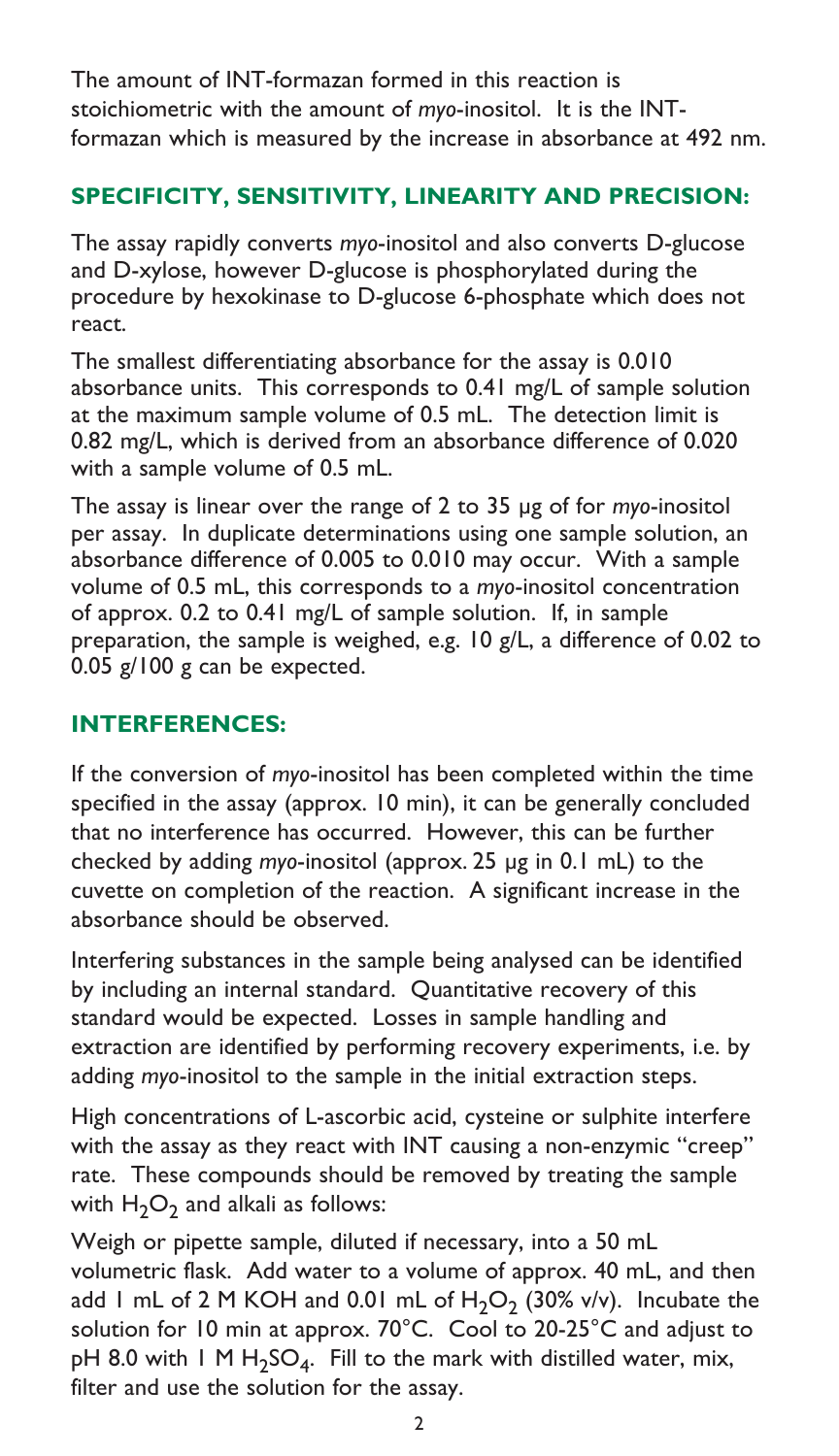# **KITS:**

Kits suitable for performing 50 assays are available from Megazyme. The kits contain the full assay method plus:

| <b>Bottle I:</b> | Buffer (5.5 mL, pH 7.4) plus sodium azide (0.02%<br>w/v) as a preservative.<br>Stable for $> 2$ years at 4°C.       |
|------------------|---------------------------------------------------------------------------------------------------------------------|
| <b>Bottle 2:</b> | ATP.<br>Freeze dried powder.<br>Stable for $> 5$ years below -10°C.                                                 |
| <b>Bottle 3:</b> | Hexokinase suspension (1.1 mL).<br>Stable for $> 2$ years at 4°C.                                                   |
| <b>Bottle 4:</b> | Buffer (53 mL, pH 9.5) plus sodium azide (0.02%<br>w/v) as a preservative.<br>Stable for $> 2$ years at 4°C.        |
|                  | Bottle 5: (x2) NAD <sup>+</sup> plus INT.<br>Freeze dried powder.<br>Stable for $>$ 5 years below -10°C.            |
| <b>Bottle 6:</b> | Diaphorase suspension (1.1 mL).<br>Stable for $> 2$ years at 4°C.                                                   |
| <b>Bottle 7:</b> | myo-Inositol dehydrogenase suspension (1.1 mL).<br>Stable for $> 2$ years at 4°C.                                   |
| <b>Bottle 8:</b> | myo-Inositol standard solution (5 mL, 0.25 mg/mL)<br>in 0.02% (w/v) sodium azide.<br>Stable for $> 2$ years at 4°C. |

## **PREPARATION OF REAGENT SOLUTIONS/SUSPENSIONS:**

- 1 & 4. Use the contents of bottles 1 and 4 as supplied. Stable for  $> 2$  years at  $4^{\circ}$ C.
- 2. Dissolve the contents of bottle 2 in 5.5 mL of distilled water. Divide into appropriately sized aliquots and store in polypropylene tubes below -10°C between use and keep cool during use. Once dissolved, the reagent is stable for > 2 years below -10°C.
- 3, 6 Use the contents of bottles 3, 6 and 7 as supplied. Before & 7. opening for the first time, shake the bottles to remove any enzyme that may have settled on the rubber stopper. Subsequently, store the bottles in an upright position. Swirl the bottles to mix contents before use. Stable for > 2 years at 4°C.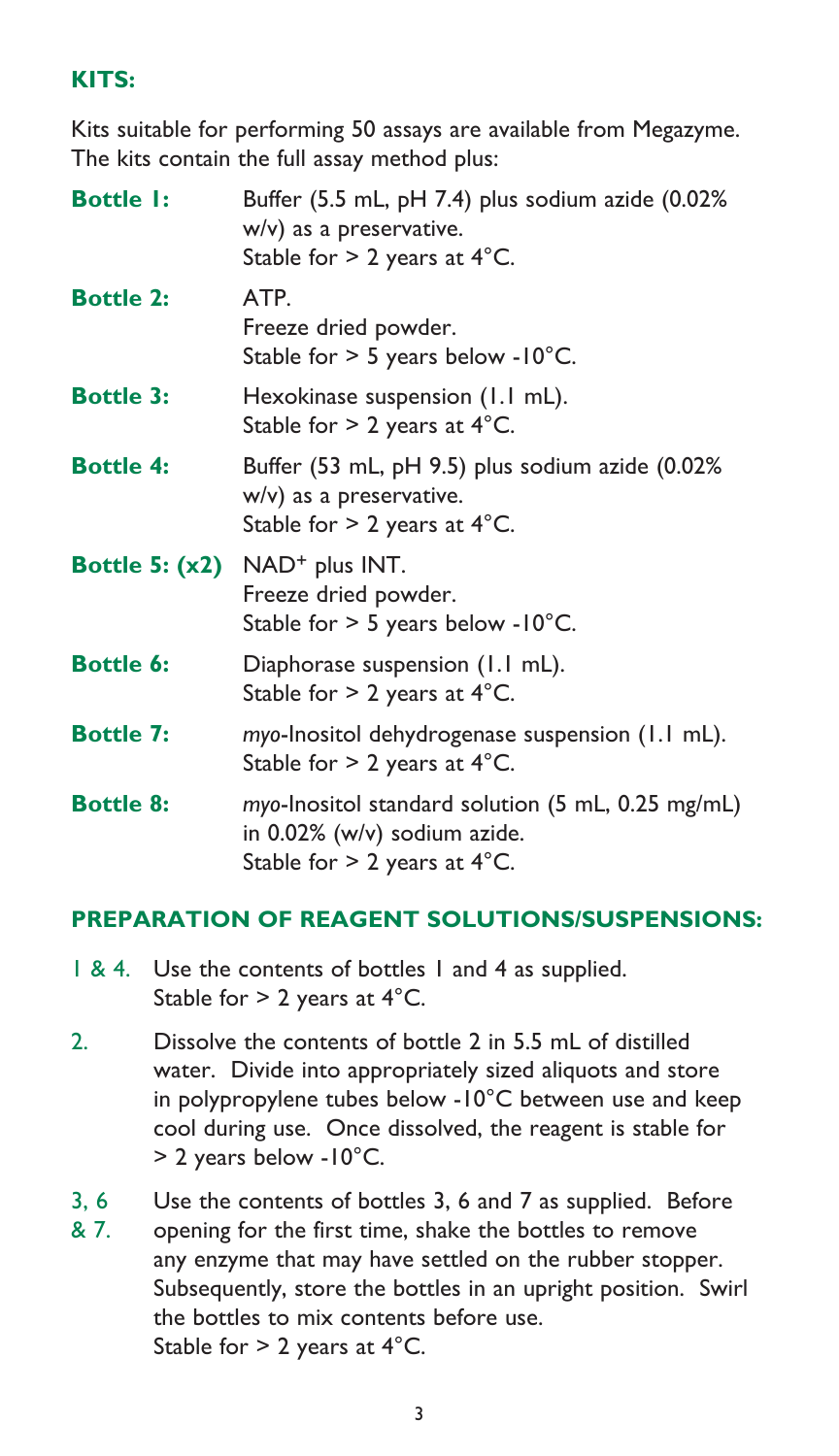- 5. Dissolve the contents of one of bottle 5 in 15 mL of distilled water. Divide into appropriately sized aliquots and store in polypropylene tubes at 20°C between use and keep cool during use if possible. Once dissolved, the reagent is stable for > 2 years below -10°C. **Do not** dissolve the contents of the second bottle until required.
- 8. Use the contents of bottle 8 as supplied. Stable for > 2 years at 4°C.

**NOTE:** The *myo*-inositol standard solution is only assayed where there is some doubt about the accuracy of the spectrophotometer being used, or where it is suspected that inhibition is being caused by substances in the sample. The concentration of *myo*-inositol is determined directly from the coefficient of INT (see page 6).

# **EQUIPMENT (RECOMMENDED):**

- 1. Disposable plastic cuvettes (1 cm light path, 3 mL).
- 2. Disposable 1.5 mL polypropylene microfuge tubes.
- 3. 30 mL polypropylene screw cap tubes.
- 4. Micro-pipettors, e.g. Gilson Pipetman<sup>®</sup> (20 µL, 200 µL and 1 mL).
- 5. Positive displacement pipettor, e.g. Eppendorf Multipette<sup>®</sup> - with 5 mL Combitip® (to dispense 0.1 mL aliquots of Buffer 1 and ATP).
	- with 25 mL Combitip® (to dispense 0.5 mL aliquots NAD+/ INT).
- 6. Stop clock.
- 7. Analytical balance.
- 8. Spectrophotometer set at 492 nm.
- 9. Vortex mixer (e.g. IKA® Yellowline Test Tube Shaker TTS2).
- 10. Whatman No. 1 (9 cm) filter papers.
- 11. Microfuge (required speed 13,000 rpm).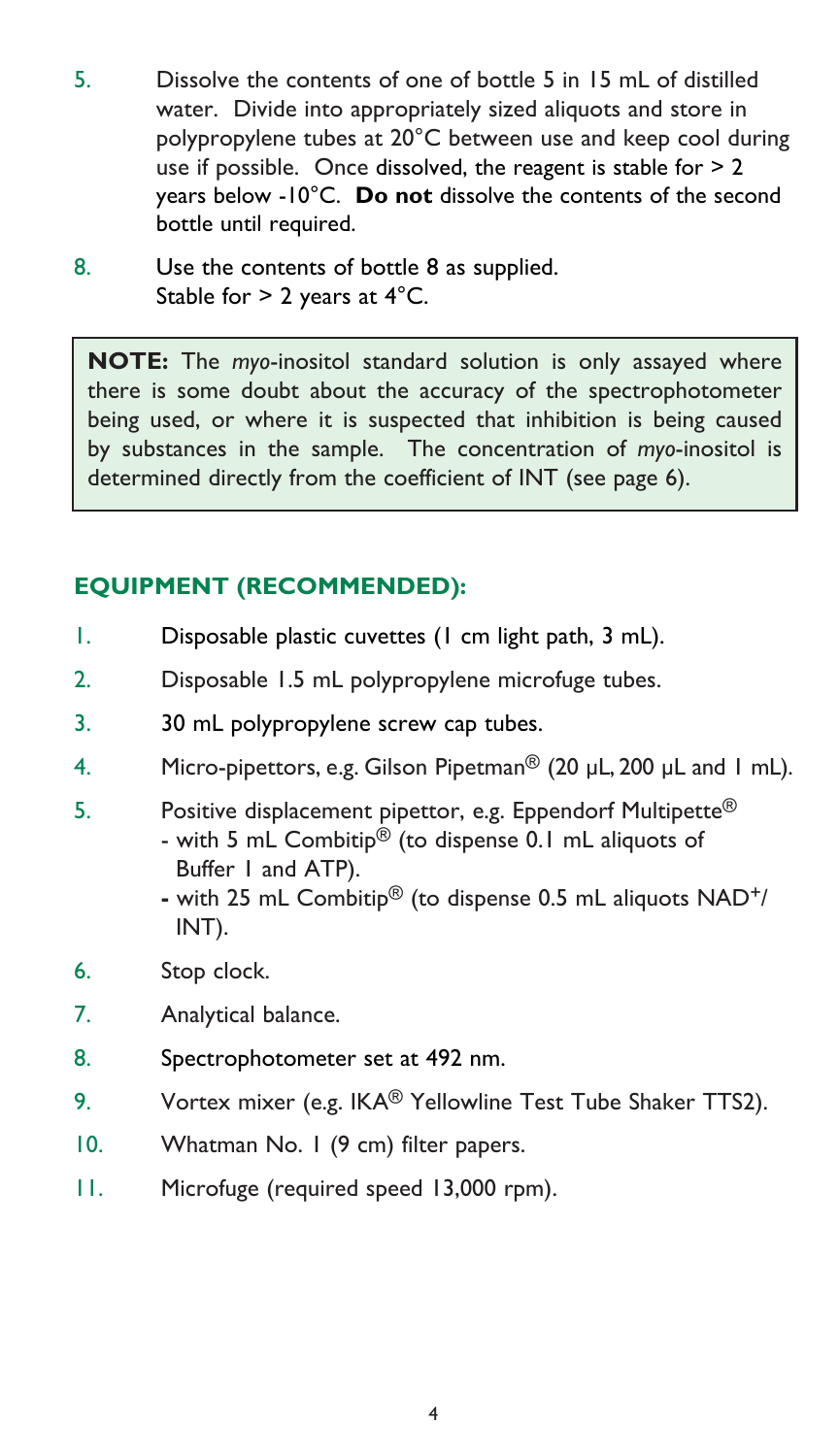## **PROCEDURE:**

| <b>Wavelength:</b>      | 492 nm                              |  |
|-------------------------|-------------------------------------|--|
| <b>Cuvette:</b>         | I cm light path (glass or plastic)  |  |
| Temperature:            | $\sim$ 25°C.                        |  |
| <b>Final volume:</b>    | $2.26$ mL                           |  |
| <b>Sample solution:</b> | 2-35 µg of myo-inositol per cuvette |  |
|                         | (in 0.1-0.5 mL sample volume)       |  |

**Read against air** (without cuvette in the light path) or against water

| Pipette into 3 mL cuvettes:                                                                                                                                                                                                                                                                                      | <b>Blank</b>                                     | Sample                                                        |  |  |
|------------------------------------------------------------------------------------------------------------------------------------------------------------------------------------------------------------------------------------------------------------------------------------------------------------------|--------------------------------------------------|---------------------------------------------------------------|--|--|
| distilled water<br>solution I (buffer, pH 7.4)<br>sample<br>solution 2 (ATP)<br>suspension 3 (Hexokinase)                                                                                                                                                                                                        | $0.50$ mL<br>$0.10$ mL<br>$0.10$ mL<br>$0.02$ mL | $0.40$ mL<br>$0.10$ mL<br>$0.10$ mL<br>$0.10$ mL<br>$0.02$ mL |  |  |
| Mix* and incubate at room temperature for 15 min. Then add:                                                                                                                                                                                                                                                      |                                                  |                                                               |  |  |
| solution 4 (buffer, pH 9.5)<br>solution 5 (NAD <sup>+</sup> /INT)<br>suspension 6 (Diaphorase)                                                                                                                                                                                                                   | $1.00$ mL<br>$0.50$ mL<br>$0.02$ mL              | $1.00$ mL<br>$0.50$ mL<br>$0.02$ mL                           |  |  |
| Mix*, read the absorbances of the solutions $(A_1)$ after 3 min and<br>start the reaction by addition of:                                                                                                                                                                                                        |                                                  |                                                               |  |  |
| suspension 7 (IDH)                                                                                                                                                                                                                                                                                               | $0.02$ mL                                        | $0.02$ mL                                                     |  |  |
| Mix <sup>*</sup> and read the absorbance of the solutions $(A_2)$ at the end of<br>the reaction ( $\sim$ 15 min). If the reaction has not stopped after 10<br>min, continue to read the absorbances at 2 min intervals until the<br>absorbances either plateau or increase constantly over 2 min <sup>**</sup> . |                                                  |                                                               |  |  |

\* for example with a plastic spatula or by gentle inversion after sealing the cuvette with a cuvette cap or Parafilm®.

\*\* if this "creep" rate is greater for the sample than that of the blank, extrapolate the absorbances (sample and blank) back to the time of the addition of suspension 7 (IDH).

 **NOTE:** INT and the reaction system containing INT are sensitive to light. Consequently, reactions must be performed in the dark (e.g. in the spectrophotometer cuvette compartment with the photometer lid closed).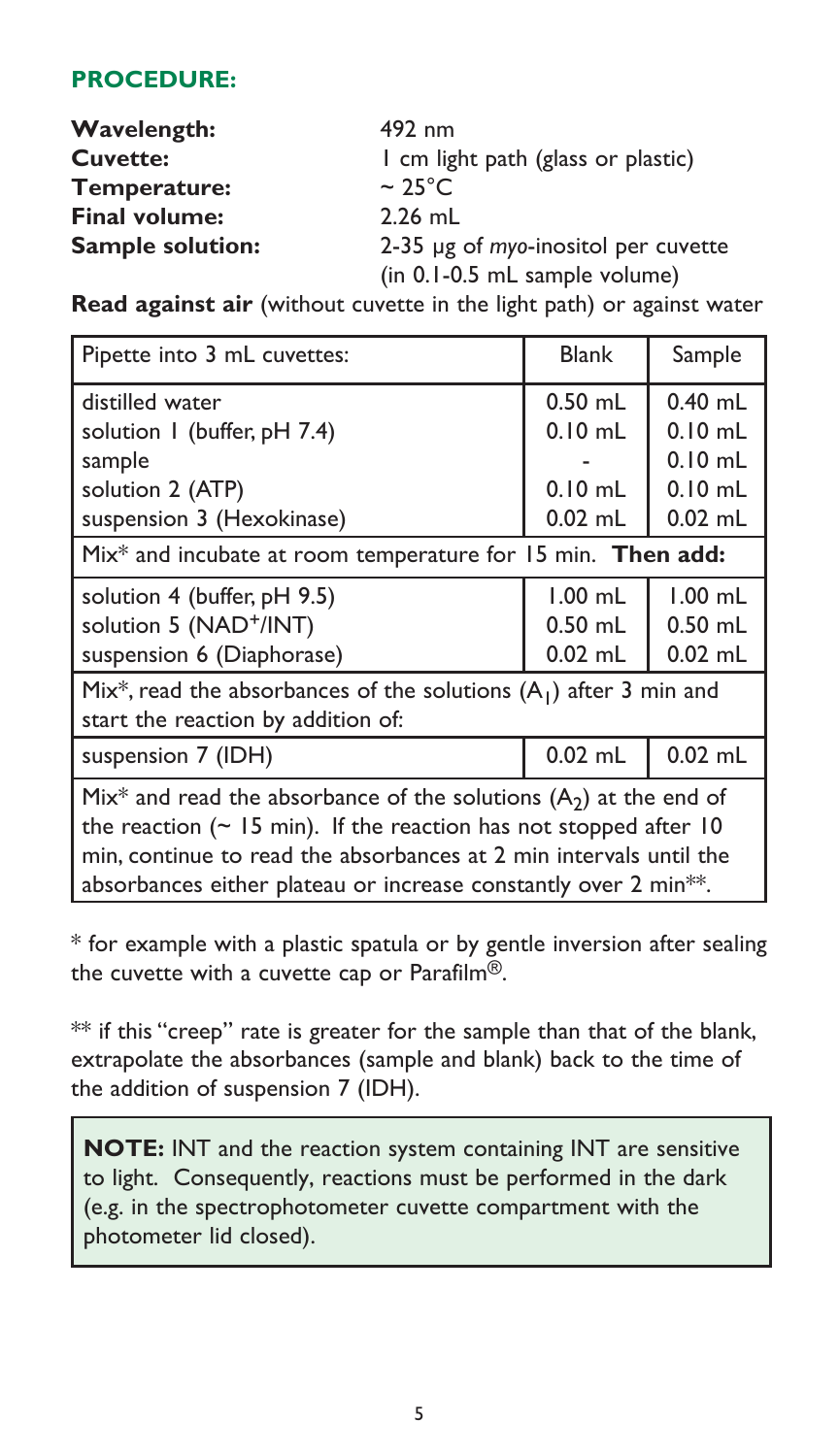## **CALCULATION:**

Determine the absorbance difference  $(A_2-A_1)$  for both blank and sample. Subtract the absorbance difference  $(A_2-A_1)$  of the blank from the absorbance difference  $(A_2-A_1)$  of the sample, thereby obtaining  $\Delta A$ Inositol.

The value of ∆A<sub>Inositol</sub> should generally be at least 0.100 absorbance units to achieve sufficiently accurate results.

The concentration of *myo*-inositol can be calculated as follows:

$$
c = \frac{V \times MW}{\epsilon \times d \times v} \times \Delta A_{\text{Inositol}} \quad [g/L]
$$

#### **where:**

 $V = final volume [mL]$ MW = molecular weight of *myo*-inositol [g/mol]

 $\epsilon$  = extinction coefficient of INT-formazan at 492 nm

- $=$  19900 [L x mol<sup>-1</sup> x cm<sup>-1</sup>]
- $d =$  light path  $\lceil$  cm $\rceil$

 $v =$  sample volume  $[mL]$ 

## **It follows for** *myo***-inositol:**

c = 
$$
\frac{2.26 \times 180.16}{19900 \times 1.0 \times 0.1}
$$
 x  $\Delta A_{\text{Inositol}}$  [g/L]  
= 0.2046 x  $\Delta A_{\text{Inositol}}$  [g/L]

If the sample has been diluted during the preparation the result must also be multiplied by the additional dilution factor, F.

When analysing solid and semi-solid samples which are weighed out for sample preparation, the content  $(g/100 g)$  is calculated from the amount weighed as follows:

# **Content of** *myo***-inositol:**

$$
= \frac{c_{\text{Inositol}} [g/L \text{ sample solution}]}{\text{weight}_{\text{sample}} [g/L \text{ sample solution}]} \times 100 \qquad [g/100 g]
$$

**NOTE:** These calculations can be simplified by using the Megazyme *Mega-Calc*TM, downloadable from where the product appears in the Megazyme web site [\(www.megazyme.com](http://www.megazyme.com)).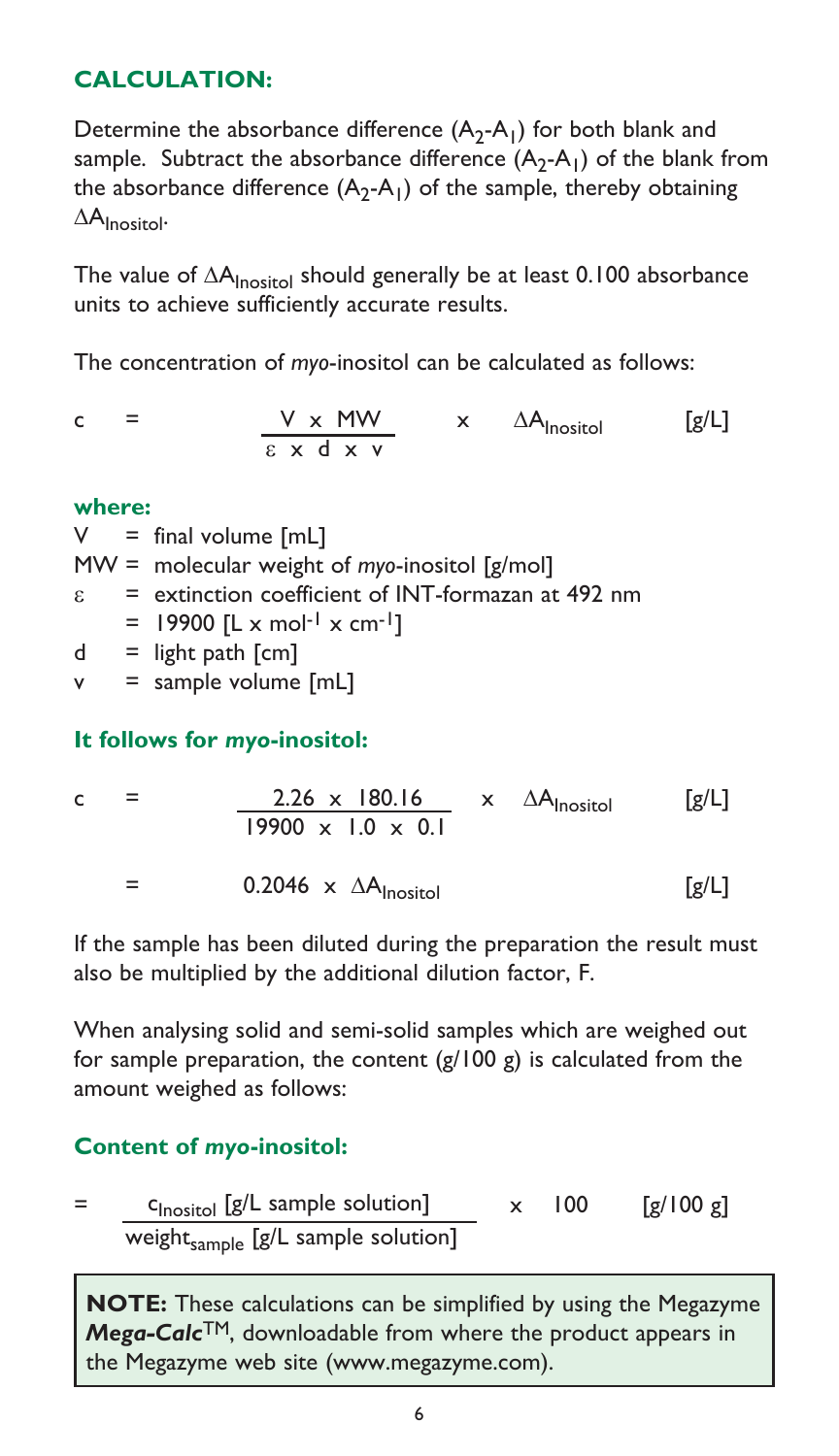## **SAMPLE PREPARATION:**

## **1. Sample dilution.**

The amount of *myo*-inositol present in the cuvette (i.e. in the 0.1 mL of sample being analysed) should range between 2 and 35 µg. The sample solution must therefore be diluted sufficiently to yield a concentration between 0.02 and 0.4 g/L.

## **Dilution table**

| Estimated concentration of<br>myo-inositol (g/L) | Dilution with water  | Dilution factor (F) |
|--------------------------------------------------|----------------------|---------------------|
| < 0.35                                           | No dilution required |                     |
| $0.35 - 3.5$                                     |                      |                     |
| $3.5 - 35$                                       | 99                   | 100                 |
| >35                                              | 999                  | 1000                |

If the value of ∆A<sub>Inosito</sub> is too low (e.g. < 0.100), weigh out more sample or dilute less strongly. Alternatively, the sample volume to be pipetted into the cuvette can be increased up to 0.5 mL, making sure that the sum of the sample and distilled water components in the reaction is 0.5 mL and using the new sample volume in the equation.

# **2. Sample clarification.**

#### **a. Solutions:**

*Carrez I solution.* Dissolve 3.60 g of potassium hexacyanoferrate (II)  ${K_4[Fe(CN)_6]}$ .3H<sub>2</sub>O} (Sigma cat. no. P9387) in 100 mL of distilled water. Store at room temperature.

*Carrez II solution.* Dissolve 7.20 g of zinc sulphate (ZnSO<sub>4</sub>.7H<sub>2</sub>O) (Sigma cat. no. Z4750) in 100 mL of distilled water. Store at room temperature.

*Sodium hydroxide (NaOH, 100 mM).* Dissolve 4 g of NaOH in 1 L of distilled water. Store at room temperature.

## **b. Procedure:**

Pipette the liquid sample into a 100 mL volumetric flask which contains approx. 60 mL of distilled water, or weigh sufficient quantity of the sample into a 100 mL volumetric flask and add 60 mL of distilled water. Carefully add 5 mL of Carrez I solution, 5 mL of Carrez II solution and 10 mL of NaOH solution (100 mM). Mix after each addition. Fill the volumetric flask to the mark, mix and filter.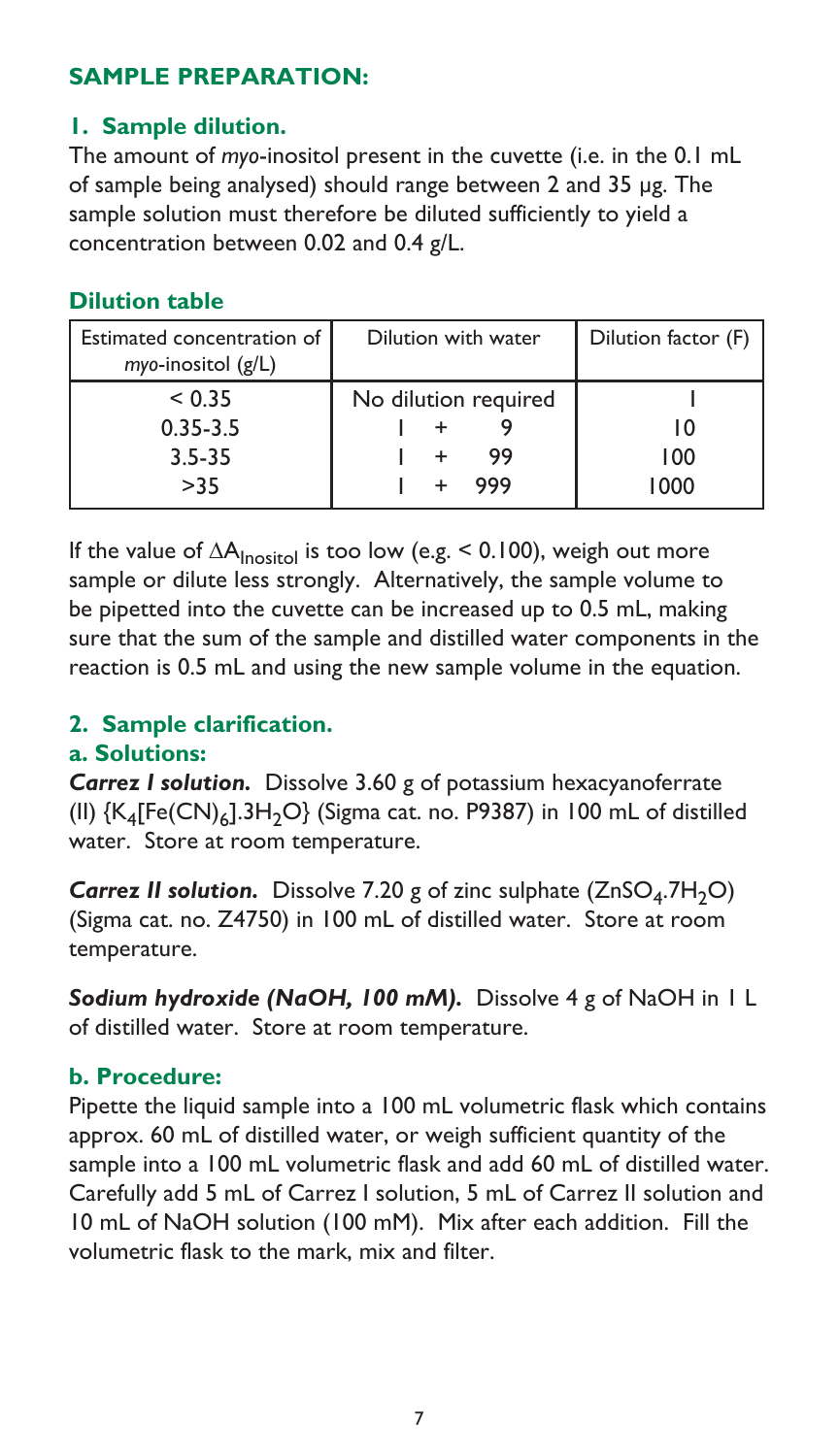#### **3. General considerations.**

- **(a) Liquid samples:** clear, slightly coloured and approximately neutral, liquid samples can be used directly in the assay.
- **(b) Acidic samples:** if > 0.1 mL of an acidic sample is to be used undiluted (such as red wine or coloured fruit juice), the pH of the solution should be increased to approx. 7.4 using 2 M NaOH, and the solution incubated at room temperature for 30 min.
- **(c) Carbon dioxide:** samples containing carbon dioxide should be degassed by increasing the pH to approx. 7.4 with 2 M NaOH and gentle stirring, or by stirring with a glass rod.
- **(d) Coloured samples:** a sample blank, i.e. sample with no *myo*inositol dehydrogenase, may be necessary in the case of coloured samples.
- **(e) Strongly coloured samples:** if used undiluted, strongly coloured samples should be treated by the addition of 0.2 g of polyvinylpolypyrollidone (PVPP)/10 mL of sample. Shake the tube vigorously for 5 min and then filter through Whatman No. 1 filter paper.
- **(f) Solid samples:** homogenise or crush solid samples in distilled water and filter if necessary.
- **(g) Samples containing fat:** extract such samples with hot water at a temperature above the melting point of the fat, e.g. in a 100 mL volumetric flask at 60°C. Adjust to room temperature and fill the volumetric flask to the mark with distilled water. Store on ice or in a refrigerator for 15-30 min and then filter. Discard the first few mL of filtrate, and use the clear supernatant (which may be slightly opalescent) for assay.
- (**h) Samples containing protein:** deproteinise samples containing protein with Carrez reagents.

## **SAMPLE PREPARATION EXAMPLES:**

#### **(a) Determination of** *myo***-inositol in biological samples.**

In some cases, it may be possible to test some biological samples directly with an appropriate dilution in distilled water. However, if this is not adequate then deproteinisation may be required. It is assumed that the sample being tested contains *myo*-inositol at a concentration above the limit of detection of the test kit being used after accounting for the dilution during sample preparation.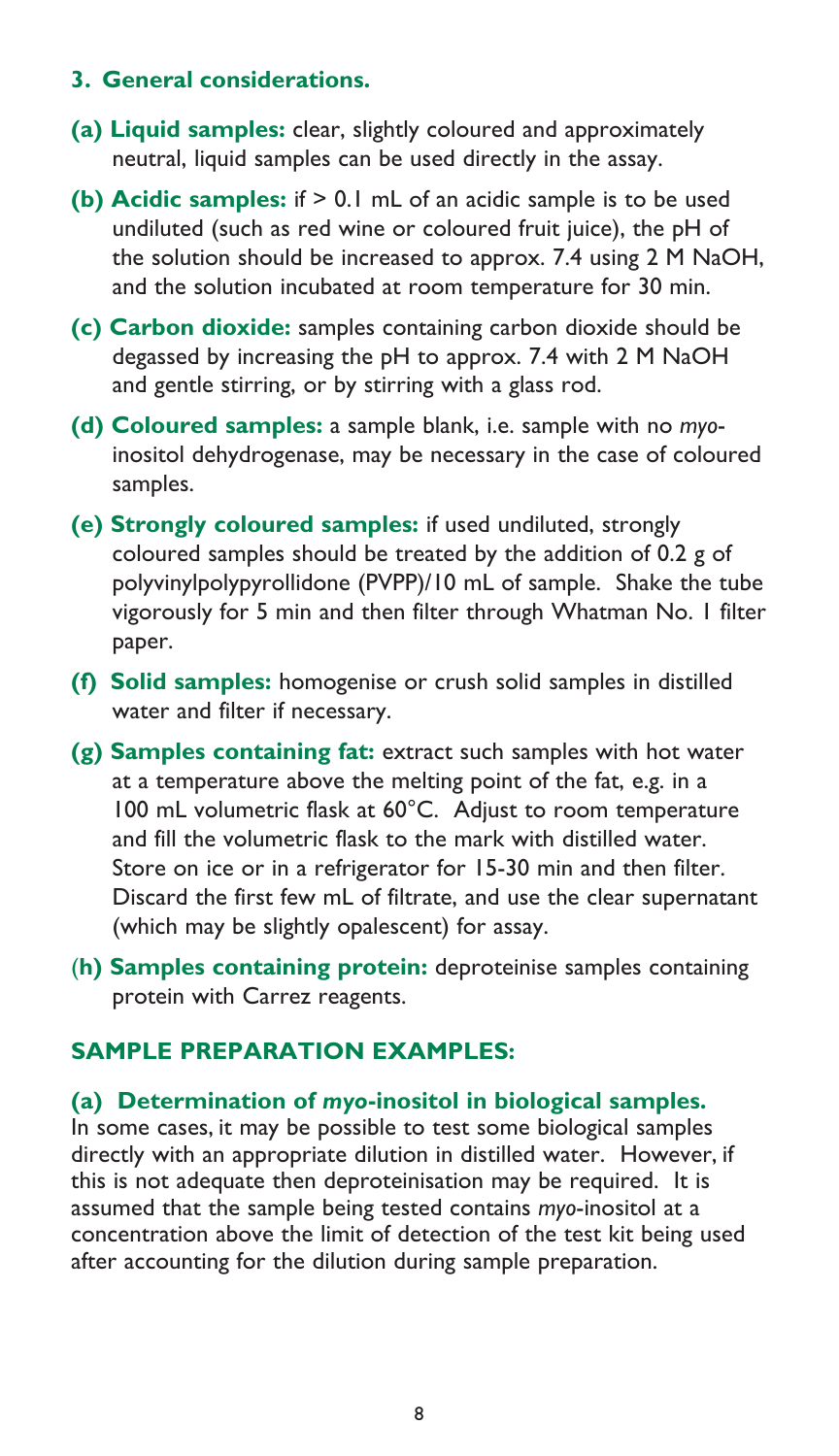# **(b) Deproteinisation with perchloric acid**

## **1 M Perchloric acid**

(Sigma cat. no. 244252; MW = 100.46; d = 1.664 (g/mL); 70% assay; 11.59 M) Add 8.6 mL perchloric acid to 92.4 mL of distilled water and mix thoroughly.

#### **1 M Potassium hydroxide**

(Sigma cat. no. 60369; MW = 56.11; 86% assay)

Add 6.5 g of potassium hydroxide pellets to approx. 80 mL of distilled water and stir to dissolve. Make to 100 mL with distilled water.

To the sample add an equal volume of ice-cold 1 M perchloric acid with mixing. Filter or centrifuge at 1,500 *g* for 10 min and adjust the pH of the supernatant to between 7 and 8 with 1 M KOH. Use the supernatant in the assay after appropriate dilution, if required.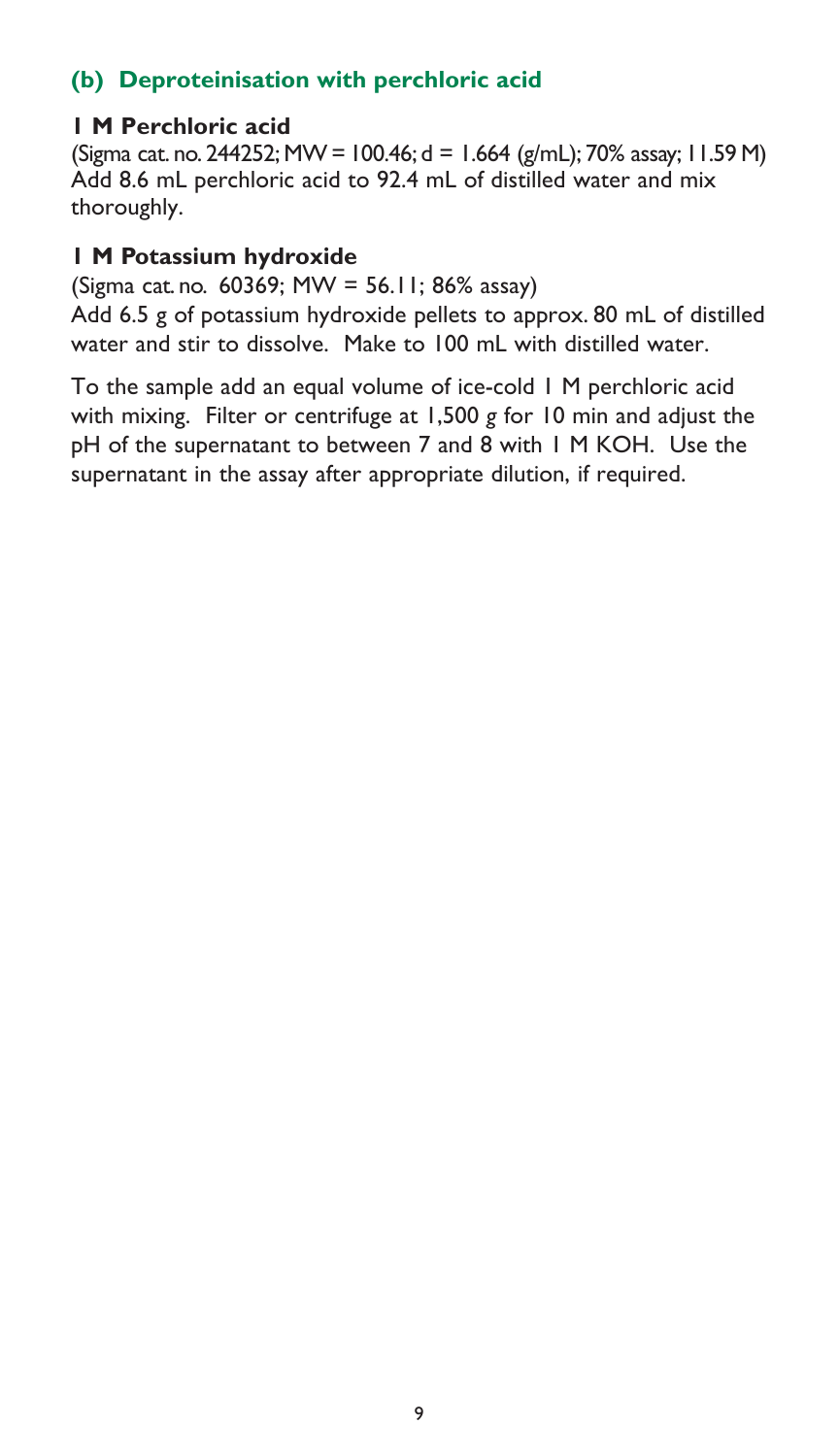

*Figure 1.* Increase in absorbance at 492 nm on incubation of 0-35 µg of *myo*-Inositol with *myo*-Inositol dehydrogenase and diaphorase in the presence of NAD<sup>+</sup> and INT at 25°C using 1 cm path-length cuvettes.



*Figure 2.* Calibration curve showing the linearity of the described method from 0-35 µg of *myo*-Inositol. The reactions used to generate this calibration curve were performed at 25°C using 1 cm path-length cuvettes.